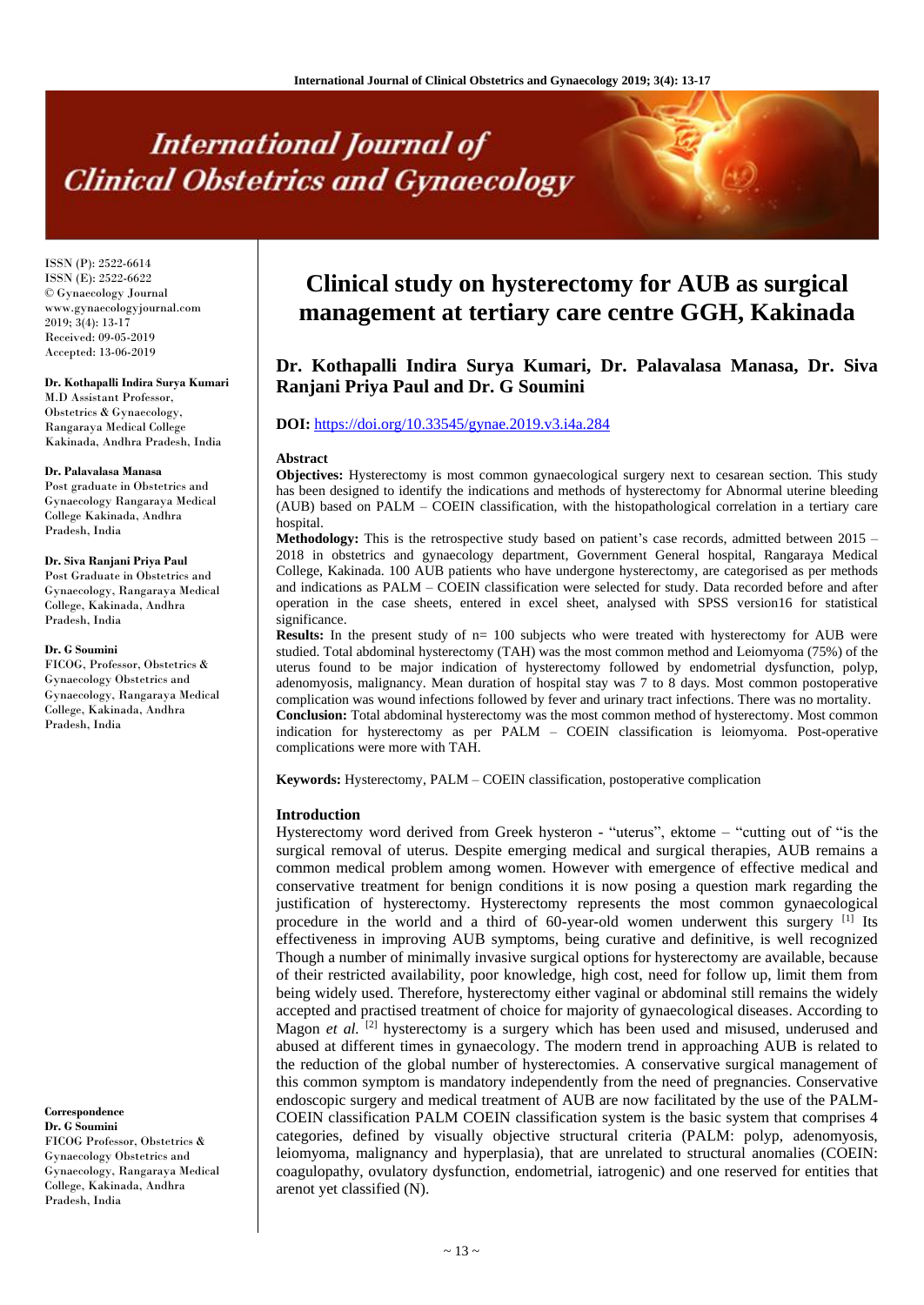This retrospective study was done to determine indications of hysterectomy as per PALM COEIN classification, presenting symptoms, associated comorbidities, methods of hysterectomy and postoperative complications. We want to stress on fact that the uterus not be considered for child bearing purposes only, as after hysterectomy females suffer from various psychosexual dysfunctions. It may have a significant impact on women's personal, social, physical, and quality of life with significant financial burden to the country's economy [3].

#### **Methods**

This retrospective study was performed in the department of obstetrics and gynaecology, Rangaraya medical college, Government general hospital, Kakinada on 100 inpatients from 2015 to 2019 of 3 ½ year period. This is a tertiary level teaching institute catering to the needs of adjoining rural population in east Godavari district, South India. All women [reproductive age to post-menopausal] who underwent hysterectomy with or without salpingo- oophorectomy were included in this study. All patients are included in PALM- COEIN classification.

#### **Inclusion criteria**

All non-obstetric causes, hysterectomies for Abnormal uterine bleeding.

#### **Exclusion criteria**

Contains obstetric hysterectomies, pelvic organ prolapse and other indications like mass per abdomen, malignancies without AUB.

Baseline data were collected from inpatient files from gynaecology ward to determine the indication for surgery, distribution according to age, associated comorbidities, postoperative complications.

Structured history followed by general physical, systemic and gynecological examination was carried out. On gynecological examination, external genitalia, cervix, uterus and adnexa were assessed. A pelvic ultrasound was done to assess uterus and adnexa for any pathology. Endometrial biopsy done, mode of hysterectomy assessed and done. The gross and microscopic findings of the hysterectomy samples were obtained were subjected to histopathology. The causes were categorized according to PALM group were classified as per the structural abnormality noted (FIGO Classification)  $[4, 5]$  and clinical diagnosis was then correlated with histopathology. The COEIN group stands for coagulopathy, ovulatory disorders, endometrial, iatrogenic, not otherwise classified and related to non –

structural etiologies that cannot be assessed by imaging or histopathology<sup>[3]</sup>. The present classification system not designed to replace those of WHO, FIGO for categorizing the endometrial hyperplasia and neoplasia  $[6, 7]$ . The lesions are usually benign but a small miniority may have atypical or malignant features  $[8, 8]$ <sup>9]</sup>. The COEIN group were classified where no structural alterations were appreciated. The systamic disorders of hemostasis (Coagulopathies) should be screened for using a structural history <a>[10]</a>. Coagulopathy was labelled for all known cases of coagulation. Bleeding time, clotting time was done for all cases. Prothrombin time, activated partial thromboplastic time were done whenever required. Ovulatory disorder was defined as unpredictable timing and variable amount of bleeding. Endometrial disorders were refered to causes where predictable or cyclical pattern was observed. Iatrogenic category was categorized by onset of symptomes following use of hormonal contraceptive device/method in the preceding 3 months [11].

#### **Results**

During the study period, a total of 100 women of age  $25 - 60$ who underwent for hysterectomy were assessed. Mean age for overall hysterectomy was 43.71 years with 1SD 7.11 years.

**Table 1:** Characteristics of participants [n=100]

| Age in years | number |    |
|--------------|--------|----|
| <30          |        |    |
| $30 - 39$    | 19     | 19 |
| 40-49        | 59     | 59 |
| 50-59        | 18     | 18 |
|              |        |    |

Table 1 shows the participant characteristics. Almost more than half of the women around 59 are in the age group between 40- 49. Around 19 are between 30-39. Around 18 are near menopausal age that is between 50-59. Very less are post menopause that is only 3 members. 59  $%$  of the women undergoing hysterectomy were in the age group of 40-49 years. Table 4 Shows Indications of hysterectomy according to PALM – COIEN classification. In this majority of patients have structural abnormalities. Of this maximum no of patients had leiomyoma that is 57 patients. Remaining have other structural causes like polyp for 8 patients, adenomyosis for 5 patients, malignancy for 5 patients. Of non-structural causes endometrial causes are 23, ovarian dysfunction for 2 members as shown in table 6, Figure 1.

|                         | <b>Number</b> | Duration 1-3 months | 3-6 months | 6-12 months | $>12$ months |
|-------------------------|---------------|---------------------|------------|-------------|--------------|
| Menorrhagia             |               |                     |            |             |              |
| Polymenorrhagia         |               |                     |            |             |              |
| Metrorrhagia            |               |                     |            |             |              |
| Postmenopausal bleeding |               |                     |            |             |              |
| menometrorrhagia        |               |                     |            |             |              |

**Table 2:** Distribution of menstrual complaints and duration

Table 2: shows distribution of menstrual complaints and duration. Almost 81 patients have complaints of menorrhagia were maximum members fall under the range of1 to 3 months i.e. 45 patients. 10 patients are with duration >12 months. Postmenopausal bleeding present for 5 patients. Inter menstrual bleeding present for 7 patients. With a period of 3 to 6 months for most of them that is 4 patients. 81% of the women came with chief complaint of menorrhagia figure 1.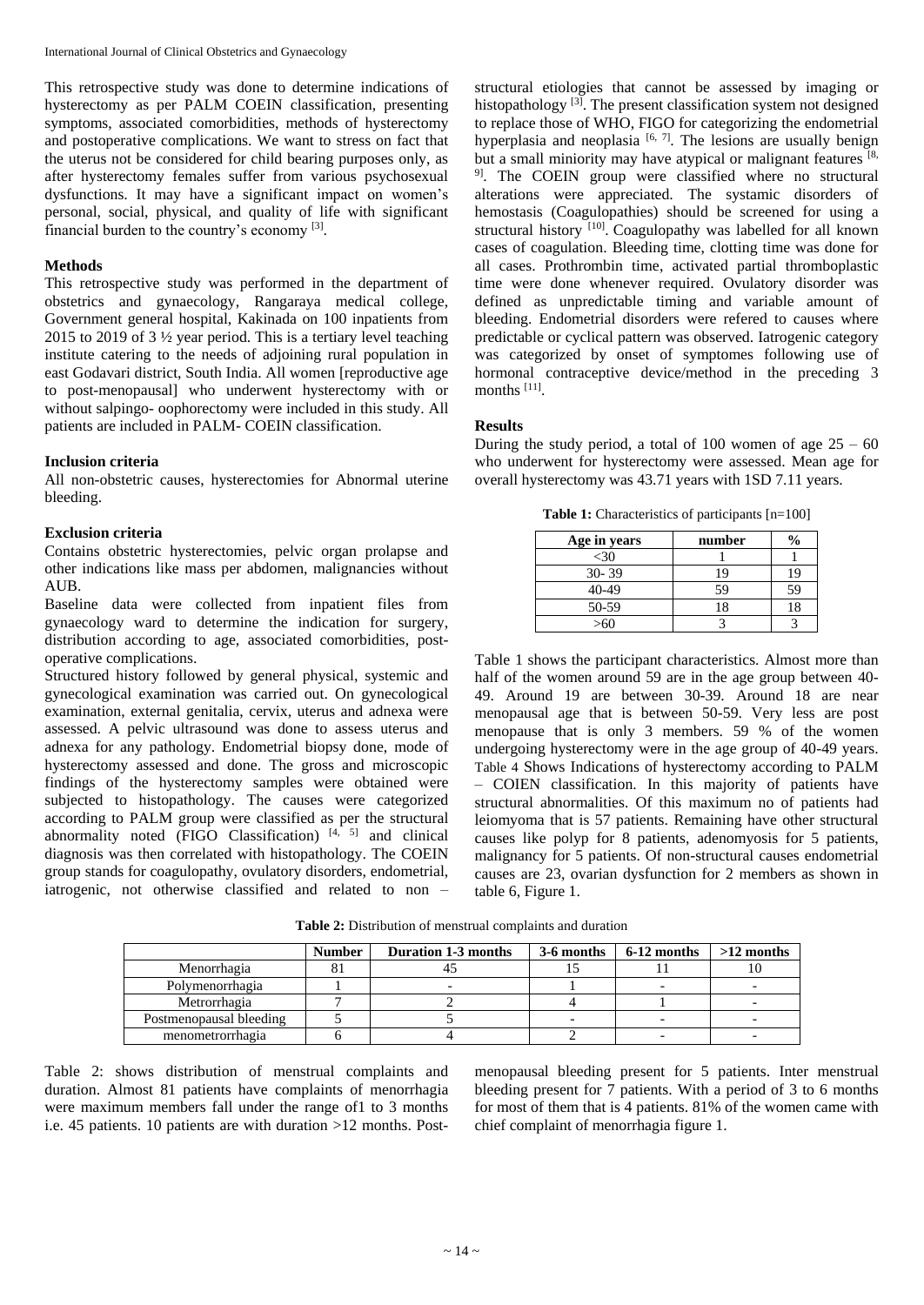

**Fig 1:** Diagrammatic representation of chief complaints of patients

|  | <b>Table 3: Presentation of AUB</b> |  |
|--|-------------------------------------|--|
|  |                                     |  |

| <b>Presentation</b>       | <b>Number of cases</b> | <b>Presentation</b> | Number of cases |
|---------------------------|------------------------|---------------------|-----------------|
| Menorrhagia               |                        | Poly menorrhea      |                 |
| Pain abdomen metrorrhagia |                        | Irregular cycles    |                 |
| Menorrhagia mass abdomen  |                        | Dischargeper vegina |                 |
| Post-menopausal bleeding  |                        |                     |                 |

Table 3, shows presentation of AUB with or without pain abdomen. AUB with pain abdomen only for 6 patients, remaining are with other complaints.

Ultra sound findings & HPE of patients. Of these majority of the patients have fibroid uterus that is 42 patients. Very less patients have malignancy that is 5 patients. Adenomyosis is present for 5 patients. Bulky uterus for 14 patients. Polyp for 8 patients. Thickened endometrium for 14 patients, rest of the cases are non-structural causes.

**Table 4:** Case distribution according to indications of hysterectomy

| <b>Indication</b>   | <b>Number of cases</b> |
|---------------------|------------------------|
| Polyp               |                        |
| Adenomyosis         |                        |
| $A$ uba-E           | つっ                     |
| Ovarian dysfunction |                        |
| Fibroid             |                        |
| Ca. endometrium     |                        |

Table 4 shows indications of hysterectomy. In this majority of cases are fibroid 57, AUB E 23, polyp 8, adenomyosis 5, ca. endometrium 5, and ovarian dysfunction 2.

|  | Table 5: Patients categorised into PALM - COIEN classification |  |  |  |
|--|----------------------------------------------------------------|--|--|--|
|  |                                                                |  |  |  |

| <b>Structural causes</b> | <b>Non-structural causes</b> |  |  |
|--------------------------|------------------------------|--|--|
| $p$ -polyp- $8$          | C-coagulopathy -0            |  |  |
| $A - adenomyosis - 5$    | O - ovarian dysfunction - 2  |  |  |
| L - leiomyoma - 57       | E - endometrial causes -23   |  |  |
| M-malignancy - 5         | I -Iatrogenic - 0            |  |  |
|                          | N - not yet classified -0    |  |  |

Table 5 shows indications of hysterectomy according to PALM – COIEN classification.



**Fig 2:** Shows indications of hysterectomy according to PALM – COIEN classification

In this majority of patients have structural abnormalities. Of this maximum number of patients had leiomyoma that is 57 patients. Remaining have other structural causes like polyp for 8 patients. Adenomyosis for 5 patients, malignancy for 5 patients. Of nonstructural causes endometrial causes are 23, ovarian dysfunction for 2 patients. As in Table 5. There were 21 patients. Who were managed with medical treatment but bleeding not subsided with Anti-fibrinolytics and Harmones but recurred after stoppage. No surgical management prior to surgery not done.

Method of hysterectomy is more of TAH. In this series, 61 are underwent for TAH with BSO, 31 underwent only for TAH, 2 underwent for lap assisted vaginal hysterectomy, one for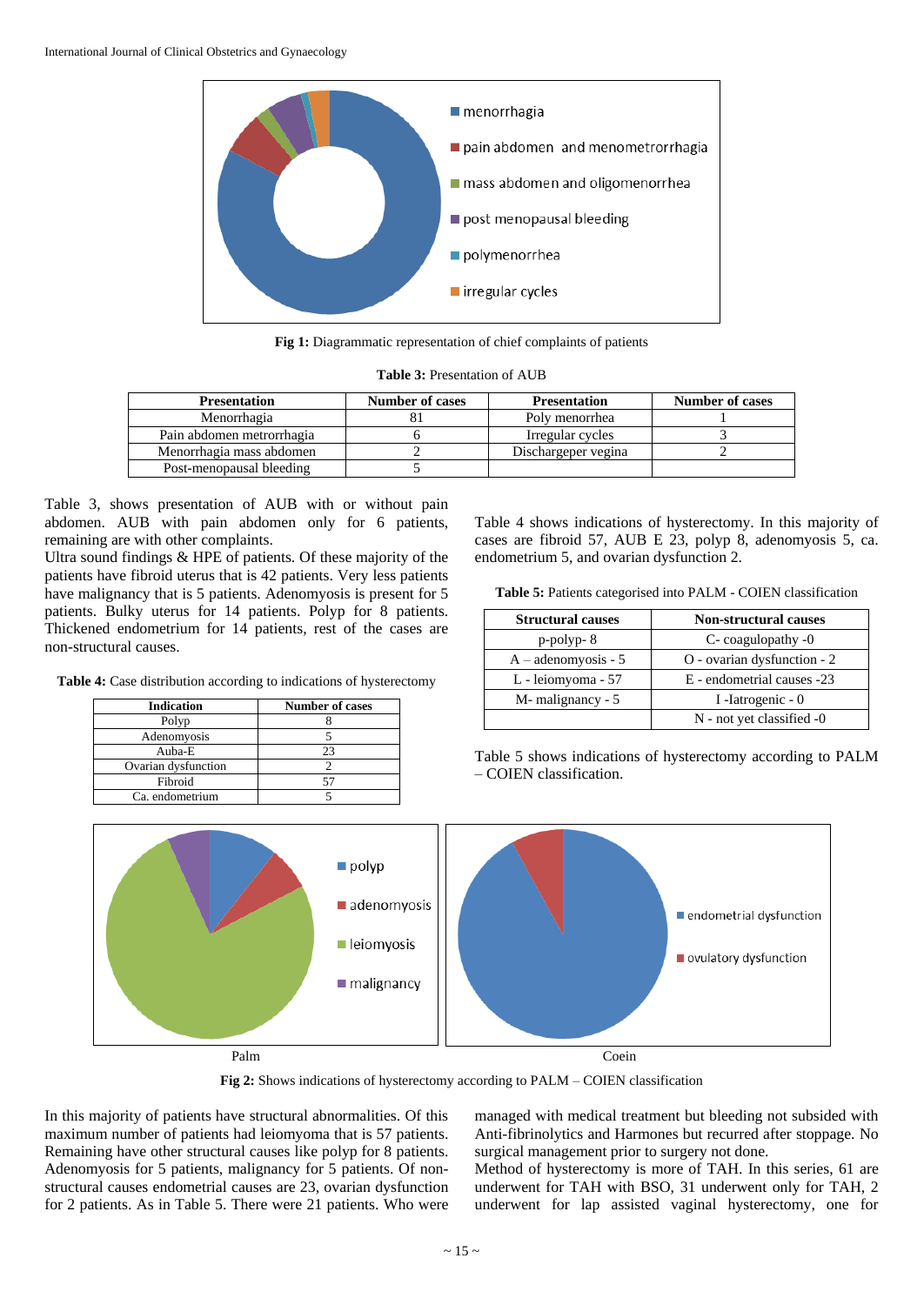Vaginal Hysterectomy., Radical hysterectomy 2, modified radical hysterectomy 2, extended TAH+BSO 2.Mean age for TAH is 41.5years, TAH + BSO is 44.2 years, for radical hysterectomy mean age is maximum that is 57 years as shown in Figure 3.



**Fig 3:** Shows patient underwent for which type of hysterectomy

The percentage of postoperative complications of the patients underwent total abdominal hysterectomy.in this 6% of the patients have urinary tract infection, 12 % had fever and 13% had wound infections. These wound infections were observed post operatively due to pre-existing malnutrition, anaemia associated diabetes mellitus. Wound infections are most common in age group 45 years. There was no mortality.

#### **Discussion**

Surgical management should be considered for patients who are not clinically stable, are not suitable for medical management, or have failed to respond appropriately to medical management<sup>12</sup>. AUB remains a common medical problem among women despite emerging medical and surgical therapies in the present study (n=100) who underwent hysterectomies for AUB were analysed for methods and indications of hysterectomy. AUB is reported to occur in 9 to 14 % women between menarche and menopause <sup>[18]</sup>. In India, the reproductive prevalence of AUB is around  $17.9\%$  <sup>[19]</sup>. Thus, the impact of this condition on the public health and health care costs is significant. Because medical therapies for AUB have significant failure rates or side effects, surgical treatment by hysterectomy remains a major therapeutic option for chronically symptomatic women. Mahoney and colleagues report it is indication for two thirds of hysterectomies and nearly 25% of gynaecologic operations. Antifibrinolytic drugs, such as tranexamic acid, work by preventing fibrin degradation and are effective treatments for patient with chronic AUB. They have been shown to reduce bleeding in these patients by  $30-55\%$  <sup>[15, 16]</sup>. In our study medical treatment used for 21% over 6 to 12 months. Combined OCs and oral progestins, taken in multi dose regimens, also are commonly used for acute AUB. One study compared participants who underwent therapy with OCs administered three times daily for 1 week with those underwent therapy for I week for the treatment acute  $AUB$ <sup>[17]</sup>. The patient age range from 30 to 60 years with mean age 43.71 years with 1 SD of 7.11 years. Of this for TAH is 41.5 years and TAH + BSO is 44.2 years. This is correlate with study of Whiteman MK *et al*: according to this study highest rate of hysterectomy between ages of 40-49 with an average of 46.1 years <sup>[20]</sup>.

The most common indication was leiomyomas according to PALM- COIEN classification. Structural causes were carried more incidence about 75 % in our study. Non-structural causes carried 25% studies using sonological or histological examination<sup>11</sup>. Our study was most similar with Gimmbel H, et

*al* and Leung PL, *et al* in the study most common indication for hysterectomy was fibroid uterus  $[n=688 (73.7%)]$ <sup>[21]</sup>. Most common complaint was menorrhagia. In relation to menorrhagia 9% were detected as polyp, 4% as adenomyosis, 47% as leiomyoma, only 2% carried malignancy. Other most common is endometrial causes followed by other structural causes like polyp and adenomyosis. Endometrial carcinoma was present in 5% of study. According to Chanderdeep Sharma, *et al* AUB is most common cause of TAH<sup>[22]</sup> with prevalence of 8.8%. These were underwent radical hysterectomy with mean age of 57 years. In our study endometrial causes are most common in age group 40- 49 years. Endometrial causes were most common in the age group 50-60  $^{[13, 14]}$ .

Postoperative complications are UTI, fever, wound infections and wound dehiscence. Wound infections. UTI present in 6%, fever in 12 %, wound infections in 13% of total number of patients. These are mainly related to preoperative malnutrition comorbidities like diabetes millet us. There was no mortality This study wants to highlight the fact that reporting of all total hysterectomies are to have clear cut indications of PALM-COIEN classification.as any surgical procedure hysterectomy is also associated with risk factors, thus indications should be carefully evaluated and other minimally invasive methods or long acting medical methods can be tried if available alon with patient follow up.

#### **Conclusion**

Hysterectomy is one of the most common gynaecological surgeries. TAH was more common. As per PALM- COIEN classification leiomyomas are most common in structural causes followed by polyps and adenomyosis. In non-structural causes endometrial dysfunction is most common indication. Inspite of technological advancements of medical and minimally invasive surgical procedures, still hysterectomy is the preferred procedure for AUB due to structural lesions.

#### **References**

- 1. Manyonda I. Hysterectomy for benign gynaecological disease. Curr. Obstet. Gynecol. 2003; 13:159-165.
- 2. Mahoney S, Parker C, Nahari potlog C, *et al*. Abnormal uterine bleeding: a primary care update. Consultant. 2006; 46:225.
- 3. NICE Clinical Guideline 44. Heavy menstrual bleeding 2007.National institute for Health and Clinical Excellence (NICE); Available at http:/www,nice.org.uk/nicemedia/pdf/ CG44FullGuideline.pdf.
- 4. Munro MG, Critchley HO, Broder MS, Fraser IS. FIGO Working Group on Menstrual Disorders System. FIGO classification system (PALM-COEIN) for causes of abnormal uterine bleeding in non-gravid women of reproductive age. Int J Gynecol Obstet. 2011; 113(1):3-13.
- 5. Fraser IS, Critchley HO, Broder M, Munro MG. The FIGO recommendations on terminologies and definitions.
- 6. Tavassoli FA, Devilee P. World Health Classification of Tumors: Pathology and Genetics of Tumors of the Breast and Female Genital Organs. Lyon. IARC Press, 2003.
- 7. Creasman WT, Odicino F, Maisonneuve P, Quin Organization n MA, Beller U, Benedet JL, *et al*. Carcinoma of the corpus uteri. FIGO 6th Annual Report on the Results of Treatment in Gynecological Cancer. Int J Gynecol Obstet. 2006; 95(1):S105-43. For normal and abnormal uterine bleeding. Semin Reprod Med. 2011; 29(5):383-90.
- 8. Munro MG. Classification of menstrual bleeding disorders. Rev Endocr Metab Disord. 2012; 13:225-34.